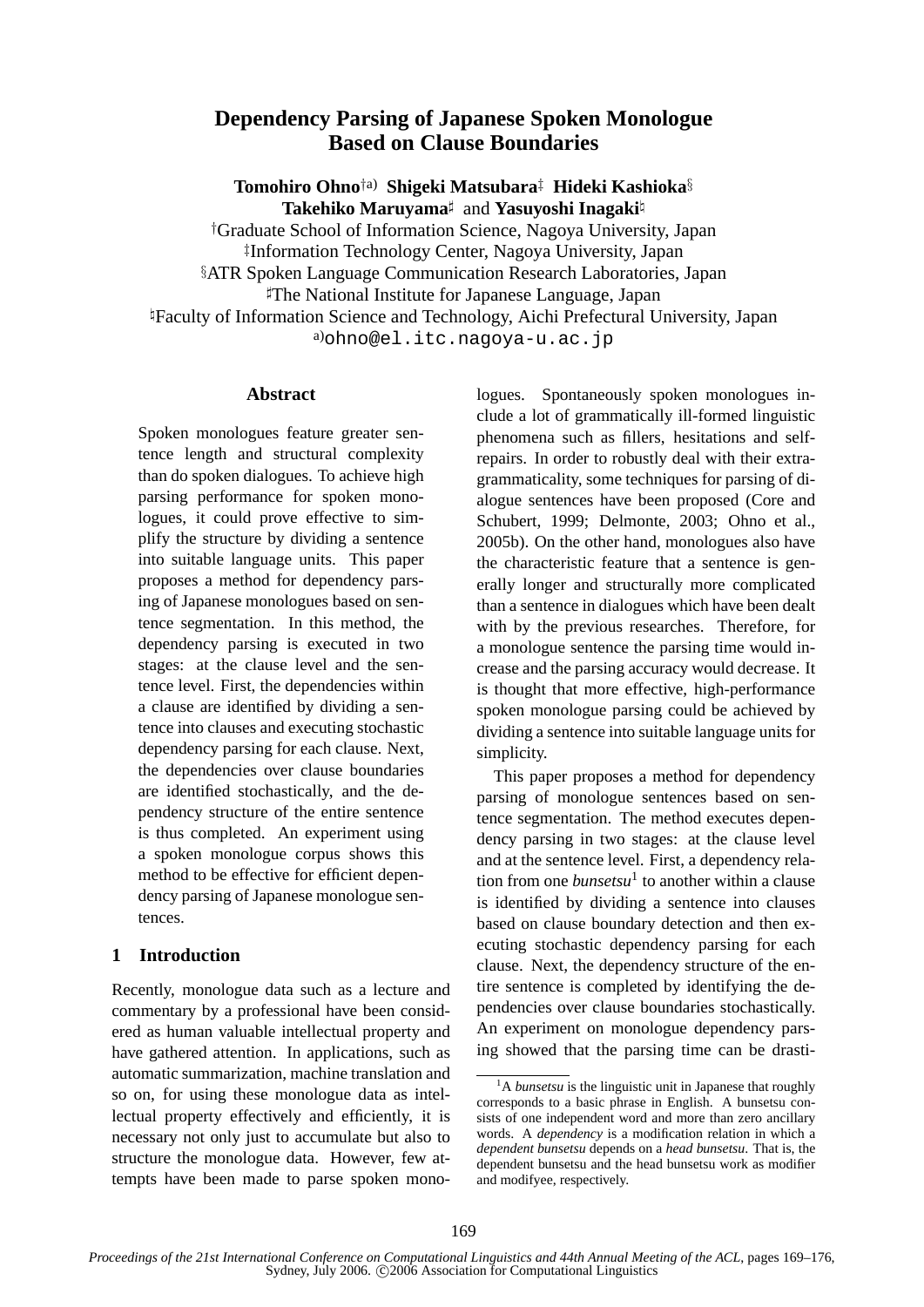

Figure 1: Relation between clause boundary and dependency structure

cally shortened and the parsing accuracy can be increased.

This paper is organized as follows: The next section describes a parsing unit of Japanese monologue. Section 3 presents dependency parsing based on clause boundaries. The parsing experiment and the discussion are reported in Sections 4 and 5, respectively. The related works are described in Section 6.

### **2 Parsing Unit of Japanese Monologues**

Our method achieves an efficient parsing by adopting a shorter unit than a sentence as a parsing unit. Since the search range of a dependency relation can be narrowed by dividing a long monologue sentence into small units, we can expect the parsing time to be shortened.

#### **2.1 Clauses and Dependencies**

In Japanese, a clause basically contains one verb phrase. Therefore, a complex sentence or a compound sentence contains one or more clauses. Moreover, since a clause constitutes a syntactically sufficient and semantically meaningful language unit, it can be used as an alternative parsing unit to a sentence.

Our proposed method assumes that a sentence is a sequence of one or more clauses, and every bunsetsu in a clause, except the final bunsetsu, depends on another bunsetsu in the same clause. As an example, the dependency structure of the Japanese sentence:

先日総理府が発表いたしました世論調査によ りますと死刑を支持するという人が八十パーセ ント近くになっております(The public opinion poll that the Prime Minister's Office announced the other day indicates that the ratio of people advocating capital punishment is nearly 80%)

is presented in Fig. 1. This sentence consists of four clauses:

- 先日総理府が発表いたしました (that the Prime Minister's Office announced the other day)
- 世論調査によりますと (The public opinion poll indicates that)
- 死刑を支持するという (advocating capital punishment)
- 人が八十パーセント近くになっております (the ratio of people is nearly 80%)

Each clause forms a dependency structure (solid arrows in Fig. 1), and a dependency relation from the final bunsetsu links the clause with another clause (dotted arrows in Fig. 1).

#### **2.2 Clause Boundary Unit**

In adopting a clause as an alternative parsing unit, it is necessary to divide a monologue sentence into clauses as the preprocessing for the following dependency parsing. However, since some kinds of clauses are embedded in main clauses, it is fundamentally difficult to divide a monologue into clauses in one dimension (Kashioka and Maruyama, 2004).

Therefore, by using a clause boundary annotation program (Maruyama et al., 2004), we approximately achieve the clause segmentation of a monologue sentence. This program can identify units corresponding to clauses by detecting the end boundaries of clauses. Furthermore, the program can specify the positions and types of clause boundaries simply from a local morphological analysis. That is, for a sentence morphologically analyzed by ChaSen (Matsumoto et al., 1999), the positions of clause boundaries are identified and clause boundary labels are inserted there. There exist 147 labels such as "compound clause" and "adnominal clause." <sup>2</sup>

In our research, we adopt the unit sandwiched between two clause boundaries detected by clause boundary analysis, were called the *clause boundary unit*, as an alternative parsing unit. Here, we regard the label name provided for the end boundary of a clause boundary unit as that unit's type.

 $2$ The labels include a few other constituents that do not strictly represent clause boundaries but can be regarded as being syntactically independent elements, such as "topicalized element," "conjunctives," "interjections," and so on.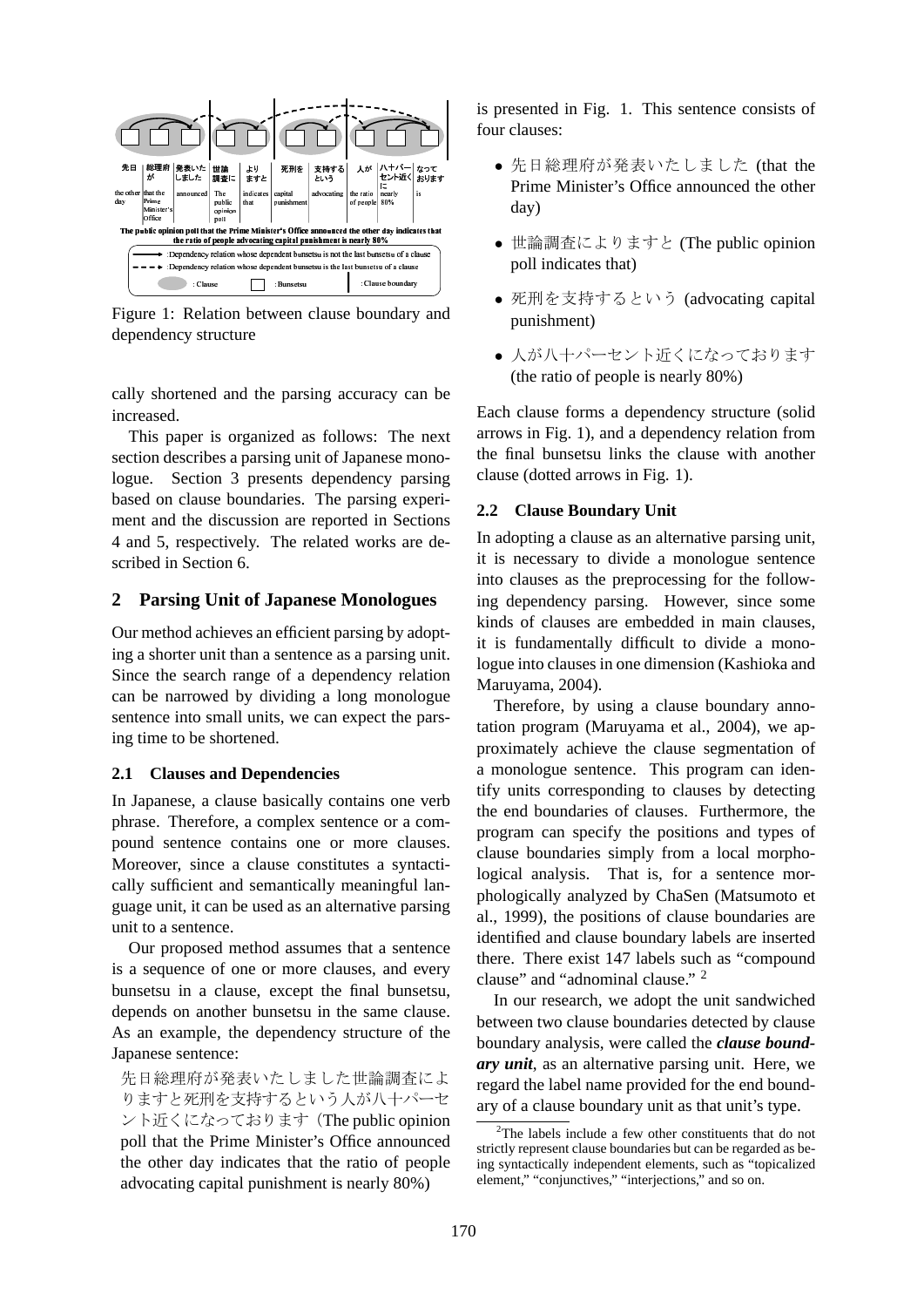| Table 1: 200 sentences in "Asu-Wo-Yomu" |     |
|-----------------------------------------|-----|
| sentences                               | 200 |

| sentences                           | ZUU   |
|-------------------------------------|-------|
| clause boundary units               | 951   |
| bunsetsus                           | 2,430 |
| morphemes                           | 6,017 |
| dependencies over clause boundaries | 94    |

### **2.3 Relation between Clause Boundary Units and Dependency Structures**

To clarify the relation between clause boundary units and dependency structures, we investigated the monologue corpus "Asu-Wo-Yomu <sup>3</sup> ." In the investigation, we used 200 sentences for which morphological analysis, bunsetsu segmentation, clause boundary analysis, and dependency parsing were automatically performed and then modified by hand. Here, the specification of the partsof-speech is in accordance with that of the IPA parts-of-speech used in the ChaSen morphological analyzer (Matsumoto et al., 1999), the rules of the bunsetsu segmentation with those of CSJ (Maekawa et al., 2000), the rules of the clause boundary analysis with those of Maruyama et al. (Maruyama et al., 2004), and the dependency grammar with that of the Kyoto Corpus (Kurohashi and Nagao, 1997).

Table 1 shows the results of analyzing the 200 sentences. Among the 1,479 bunsetsus in the difference set between all bunsetsus (2,430) and the final bunsetsus (951) of clause boundary units, only 94 bunsetsus depend on a bunsetsu located outside the clause boundary unit. This result means that 93.6% (1,385/1,479) of all dependency relations are within a clause boundary unit. Therefore, the results confirmed that the assumption made by our research is valid to some extent.

### **3 Dependency Parsing Based on Clause Boundaries**

In accordance with the assumption described in Section 2, in our method, the transcribed sentence on which morphological analysis, clause boundary detection, and bunsetsu segmentation are performed is considered the input <sup>4</sup>. The dependency

parsing is executed based on the following procedures:

- 1. **Clause-level parsing:** The internal dependency relations of clause boundary units are identified for every clause boundary unit in one sentence.
- 2. **Sentence-level parsing:** The dependency relations in which the dependent unit is the final bunsetsu of the clause boundary units are identified.

In this paper, we describe a sequence of clause boundary units in a sentence as  $C_1 \cdots C_m$ , a sequence of bunsetsus in a clause boundary unit  $C_i$ as  $b_1^i \cdots b_{n_i}^i$ , a dependency relation in which the dependent bunsetsu is a bunsetsu  $b_k^i$  as  $dep(b_k^i)$ , and a dependency structure of a sentence as  $\{dep(b_1^1), \cdots, dep(b_{n_m-1}^m)\}.$ 

First, our method parses the dependency structure  $\{dep(b_1^i), \cdots, dep(b_{n_i-1}^i) \}$  within the clause boundary unit whenever a clause boundary unit  $C_i$  is inputted. Then, it parses the dependency structure  $\{dep(b_{n_1}^1), \cdots, dep(b_{n_{m-1}}^{m-1})\}$ , which is a set of dependency relations whose dependent bunsetsu is the final bunsetsu of each clause boundary unit in the input sentence. In addition, in both of the above procedures, our method assumes the following three syntactic constraints:

- 1. No dependency is directed from right to left.
- 2. Dependencies don't cross each other.
- 3. Each bunsetsu, except the final one in a sentence, depends on only one bunsetsu.

These constraints are usually used for Japanese dependency parsing.

### **3.1 Clause-level Dependency Parsing**

Dependency parsing within a clause boundary unit, when the sequence of bunsetsus in an input clause boundary unit  $C_i$  is described as  $B_i$  (=  $b_1^i \cdots b_{n_i}^i$ , identifies the dependency structure  $S_i$  (= { $dep(b_1^i), \cdots, dep(b_{n_i-1}^i)$ }), which maximizes the conditional probability  $P(S_i|B_i)$ . At this level, the head bunsetsu of the final bunsetsu  $b_{n_i}^i$  of a clause boundary unit is not identified.

Assuming that each dependency is independent of the others,  $P(S_i|B_i)$  can be calculated as follows:

$$
P(S_i|B_i) = \prod_{k=1}^{n_i-1} P(b_k^i \stackrel{rel}{\rightarrow} b_l^i|B_i), \qquad (1)
$$

<sup>&</sup>lt;sup>3</sup>Asu-Wo-Yomu is a collection of transcriptions of a TV commentary program of the Japan Broadcasting Corporation (NHK). The commentator speaks on some current social issue for 10 minutes.

<sup>&</sup>lt;sup>4</sup>It is difficult to preliminarily divide a monologue into sentences because there are no clear sentence breaks in monologues. However, since some methods for detecting sentence boundaries have already been proposed (Huang and Zweig, 2002; Shitaoka et al., 2004), we assume that they can be detected automatically before dependency parsing.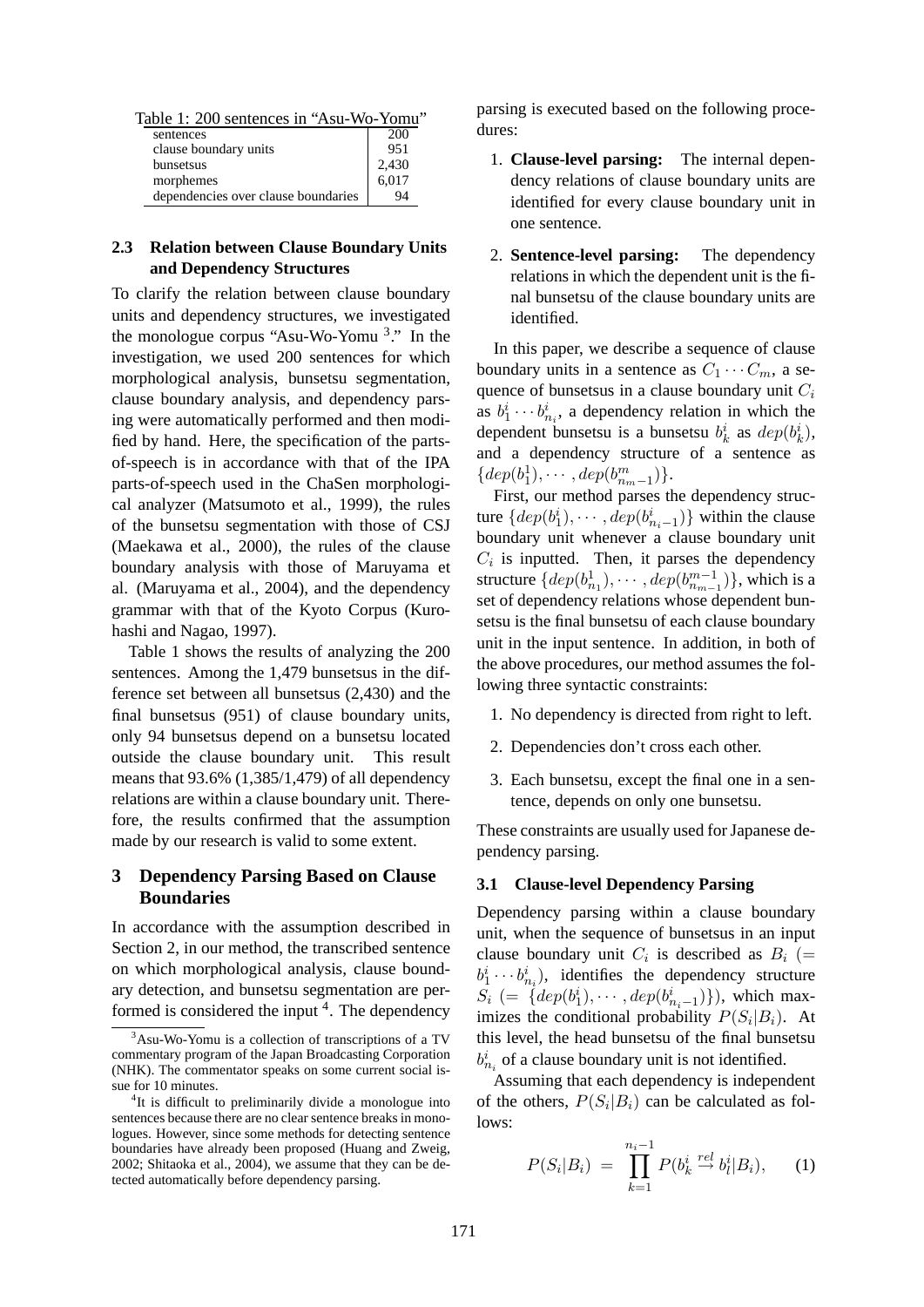where  $P(b_k^i \stackrel{rel}{\rightarrow} b_l^i|B_i)$  is the probability that a bunsetsu  $b_k^i$  depends on a bunsetsu  $b_l^i$  when the sequence of bunsetsus  $B_i$  is provided. Unlike the conventional stochastic sentence-by-sentence dependency parsing method, in our method,  $B_i$  is the sequence of bunsetsus that constitutes not a sentence but a clause. The structure  $S_i$ , which maximizes the conditional probability  $P(S_i|B_i)$ , is regarded as the dependency structure of  $B_i$  and calculated by dynamic programming (DP).

Next, we explain the calculation of  $P(b_k^i \overset{rel}{\rightarrow}$  $b_l^i|B_i|$ . First, the basic form of independent words in a dependent bunsetsu is represented by  $h_k^i$ , its parts-of-speech  $t_k^i$ , and type of dependency  $r_k^i$ , while the basic form of the independent word in a head bunsetsu is represented by  $h_l^i$ , and its partsof-speech  $t_i^i$ . Furthermore, the distance between bunsetsus is described as  $d_{kl}^{ii}$ . Here, if a dependent bunsetsu has one or more ancillary words, the type of dependency is the lexicon, part-of-speech and conjugated form of the rightmost ancillary word, and if not so, it is the part-of-speech and conjugated form of the rightmost morpheme. The type of dependency  $r_k^i$  is the same attribute used in our stochastic method proposed for robust dependency parsing of spoken language dialogue (Ohno et al., 2005b). Then  $d_{kl}^{ii}$  takes 1 or more than 1, that is, a binary value. Incidentally, the above attributes are the same as those used by the conventional stochastic dependency parsing methods (Collins, 1996; Ratnaparkhi, 1997; Fujio and Matsumoto, 1998; Uchimoto et al., 1999; Charniak, 2000; Kudo and Matsumoto, 2002).

Additionally, we prepared the attribute  $e_l^i$  to indicate whether  $b_l^i$  is the final bunsetsu of a clause boundary unit. Since we can consider a clause boundary unit as a unit corresponding to a simple sentence, we can treat the final bunsetsu of a clause boundary unit as a sentence-end bunsetsu. The attribute that indicates whether a head bunsetsu is a sentence-end bunsetsu has often been used in conventional sentence-by-sentence parsing methods (e.g. Uchimoto et al., 1999).

By using the above attributes, the conditional probability  $P(b_k^i \stackrel{rel}{\rightarrow} b_l^i|B_i)$  is calculated as follows:

$$
P(b_k^i \stackrel{rel}{\to} b_l^i | B_i)
$$
\n
$$
\cong P(b_k^i \stackrel{rel}{\to} b_l^i | h_k^i, h_l^i, t_k^i, t_l^i, r_k^i, d_{kl}^{ii}, e_l^i)
$$
\n
$$
= \frac{F(b_k^i \stackrel{rel}{\to} b_l^i, h_k^i, h_l^i, t_k^i, t_l^i, r_k^i, d_{kl}^{ii}, e_l^i)}{F(h_k^i, h_l^i, t_k^i, t_l^i, r_k^i, d_{kl}^{ii}, e_l^i)}.
$$
\n(2)

Note that  $F$  is a co-occurrence frequency function.

In order to resolve the sparse data problems caused by estimating  $P(b_k^i \overset{rel}{\rightarrow} b_l^i|B_i)$  with formula (2), we adopted the smoothing method described by Fujio and Matsumoto (Fujio and Matsumoto, 1998): if  $F(h_k^i, h_l^i, t_k^i, t_l^i, r_k^i, d_{kl}^{ii}, e_l^i)$  in formula (2) is 0, we estimate  $P(b_k^i \overset{rel}{\rightarrow} b_l^i | B_i)$  by using formula (3).

$$
P(b_k^i \stackrel{rel}{\to} b_l^i | B_i)
$$
\n
$$
\cong P(b_k^i \stackrel{rel}{\to} b_l^i | t_k^i, t_l^i, r_k^i, d_{kl}^{ii}, e_l^i)
$$
\n
$$
= \frac{F(b_k^i \stackrel{rel}{\to} b_l^i, t_k^i, t_l^i, r_k^i, d_{kl}^{ii}, e_l^i)}{F(t_k^i, t_l^i, r_k^i, d_{kl}^{ii}, e_l^i)}
$$
\n(3)

#### **3.2 Sentence-level Dependency Parsing**

Here, the head bunsetsu of the final bunsetsu of a clause boundary unit is identified. Let  $B (= B_1 \cdots B_n)$  be the sequence of bunsetsus of one sentence and  $S_{fin}$  be a set of dependency relations whose dependent bunsetsu is the final bunsetsu of a clause boundary unit,  $\{dep(b_{n_1}^1), \cdots, dep(b_{n_{m-1}}^{m-1})\};$  then  $S_{fin}$ , which makes  $P(S_{fin}|B)$  the maximum, is calculated by DP. The  $P(S_{fin}|B)$  can be calculated as follows:

$$
P(S_{fin}|B) = \prod_{i=1}^{m-1} P(b_{n_i}^i \stackrel{rel}{\to} b_l^j | B), \quad (4)
$$

where  $P(b_{n_i}^i \stackrel{rel}{\rightarrow} b_l^j)$  $\eta_l^j|B)$  is the probability that a bunsetsu  $b_{n_i}^i$  depends on a bunsetsu  $b_l^j$  when the sequence of the sentence's bunsetsus, B, is provided. Our method parses by giving consideration to the dependency structures in each clause boundary unit, which were previously parsed. That is, the method does not consider all bunsetsus located on the right-hand side as candidates for a head bunsetsu but calculates only dependency relations within each clause boundary unit that do not cross any other relation in previously parsed dependency structures. In the case of Fig. 1, the method calculates by assuming that only three bunsetsus "人が (the ratio of people)," or "なっ ております (is)" can be the head bunsetsu of the bunsetsu "指示するという (advocating)."

In addition,  $P(b_{n_i}^i \overset{rel}{\rightarrow} b_l^j)$  $\ell_l^j|B)$  is calculated as in Eq.  $(5)$ . Equation  $(5)$  uses all of the attributes used in Eq. (2), in addition to the attribute  $s_i^j$  $l<sub>i</sub>$ , which indicates whether the head bunsetsu of  $b_l^j$  $l_l^j$  is the final bunsetsu of a sentence. Here, we take into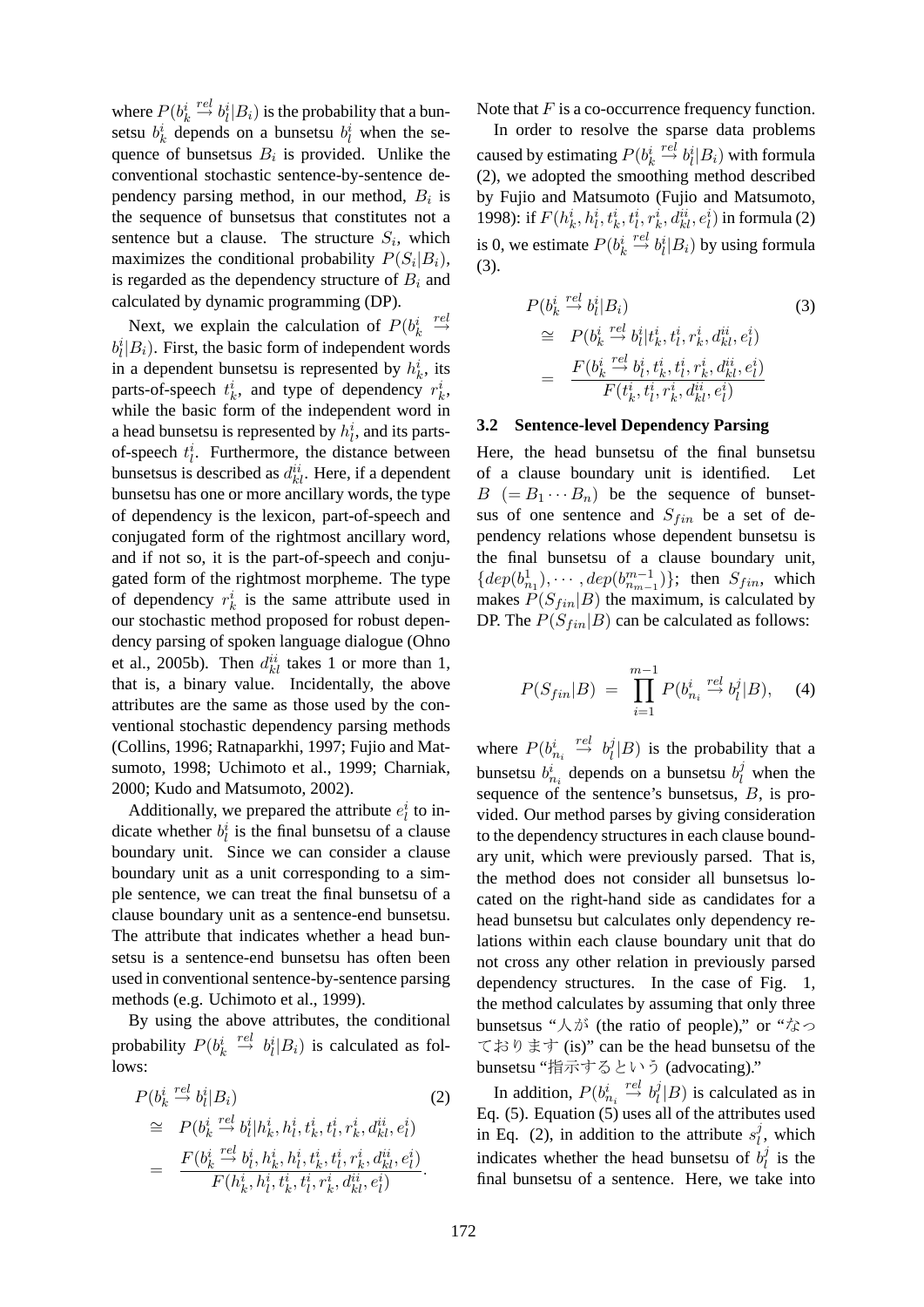Table 2: Size of experimental data set (Asu-Wo-Yomu)

|                                                         | test data | learning data |
|---------------------------------------------------------|-----------|---------------|
| programs                                                |           | 95            |
| sentences                                               | 500       | 5,532         |
| clause boundary units                                   | 2,237     | 26,318        |
| bunsetsus                                               | 5,298     | 65,821        |
| morphemes                                               | 13,342    | 165,129       |
| Note that the commentator of each program is different. |           |               |

| Table 3: Experimental results on parsing time |  |                         |
|-----------------------------------------------|--|-------------------------|
|                                               |  | our method conv. method |

| average time (msec)                                                   | 10.9 | 51.9 |
|-----------------------------------------------------------------------|------|------|
| programming language: LISP<br>computer used: Pentium 4 2.4 GHz, Linux |      |      |

account the analysis result that about 70% of the final bunsetsus of clause boundary units depend on the final bunsetsu of other clause boundary units <sup>5</sup> and also use the attribute  $e_l^j$  $\frac{J}{l}$  at this phase.

$$
P(b_{n_i}^i \stackrel{rel}{\rightarrow} b_l^j | B)
$$
\n
$$
\cong P(b_{n_i}^i \stackrel{rel}{\rightarrow} b_l^j | h_{n_i}^i, h_l^j, t_{n_i}^i, t_l^j, r_{n_i}^i, d_{n_i l}^{ij}, e_l^j, s_l^j)
$$
\n
$$
= \frac{F(b_{n_i}^i \stackrel{rel}{\rightarrow} b_l^j, h_{n_i}^i, h_l^j, t_{n_i}^i, t_l^j, r_{n_i}^i, d_{n_i l}^{ij}, e_l^j, s_l^j)}{F(h_{n_i}^i, h_l^j, t_{n_i}^i, t_l^j, r_{n_i}^i, d_{n_i l}^{ij}, e_l^j, s_l^j)}
$$
\n(5)

### **4 Parsing Experiment**

To evaluate the effectiveness of our method for Japanese spoken monologue, we conducted an experiment on dependency parsing.

#### **4.1 Outline of Experiment**

We used the spoken monologue corpus " Asu-Wo-Yomu, "annotated with information on morphological analysis, clause boundary detection, bunsetsu segmentation, and dependency analysis<sup>6</sup>. Table 2 shows the data used for the experiment. We used 500 sentences as the test data. Although our method assumes that a dependency relation does not cross clause boundaries, there were 152 dependency relations that contradicted this assumption. This means that the dependency accuracy of our method is not over 96.8% (4,646/4,798). On the other hand, we used 5,532 sentences as the learning data.

To carry out comparative evaluation of our method's effectiveness, we executed parsing for



Figure 2: Relation between sentence length and parsing time

the above-mentioned data by the following two methods and obtained, respectively, the parsing time and parsing accuracy.

- **Our method:** First, our method provides clause boundaries for a sequence of bunsetsus of an input sentence and identifies all clause boundary units in a sentence by performing clause boundary analysis (CBAP) (Maruyama et al., 2004). After that, our method executes the dependency parsing described in Section 3.
- **Conventional method:** This method parses a sentence at one time without dividing it into clause boundary units. Here, the probability that a bunsetsu depends on another bunsetsu, when the sequence of bunsetsus of a sentence is provided, is calculated as in Eq. (5), where the attribute  $e$  was eliminated. This conventional method has been implemented by us based on the previous research (Fujio and Matsumoto, 1998).

#### **4.2 Experimental Results**

The parsing times of both methods are shown in Table 3. The parsing speed of our method improves by about 5 times on average in comparison with the conventional method. Here, the parsing time of our method includes the time taken not only for the dependency parsing but also for the clause boundary analysis. The average time taken for clause boundary analysis was about 1.2 millisecond per sentence. Therefore, the time cost of performing clause boundary analysis as a preprocessing of dependency parsing can be considered small enough to disregard. Figure 2 shows the relation between sentence length and parsing time

<sup>&</sup>lt;sup>5</sup>We analyzed the 200 sentences described in Section 2.3 and confirmed 70.6% (522/751) of the final bunsetsus of clause boundary units depended on the final bunsetsu of other clause boundary units.

 ${}^{6}$ Here, the specifications of these annotations are in accordance with those described in Section 2.3.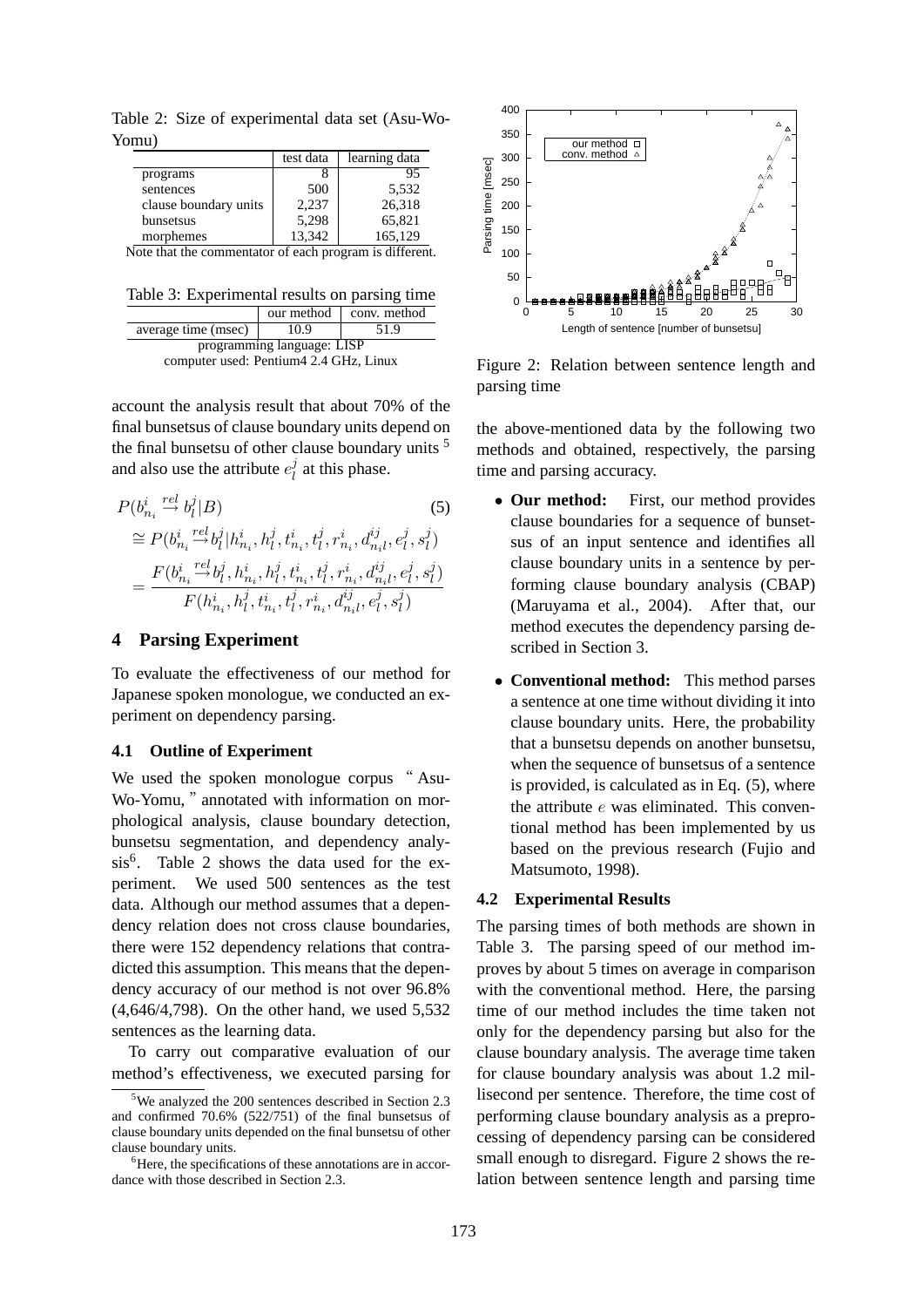Table 4: Experimental results on parsing accuracy

|                                                                | our method          | conv. method           |
|----------------------------------------------------------------|---------------------|------------------------|
| bunsetsu within a clause boundary unit (except final bunsetsu) | 88.2% (2.701/3.061) | 84.7% (2.592/3.061)    |
| final bunsetsu of a clause boundary unit                       | 65.6% (1.140/1.737) | $63.3\%$ (1.100/1.737) |
| total                                                          | 80.1% (3.841/4.798) | 76.9% (3,692/4,798)    |

Table 5: Experimental results on clause boundary analysis (CBAP)

| recall    | 95.7% (2,140/2,237) |
|-----------|---------------------|
| precision | 96.9% (2,140/2,209) |

for both methods, and it is clear from this figure that the parsing time of the conventional method begins to rapidly increase when the length of a sentence becomes 12 or more bunsetsus. In contrast, our method changes little in relation to parsing time. Here, since the sentences used in the experiment are composed of 11.8 bunsetsus on average, this result shows that our method is suitable for improving the parsing time of a monologue sentence whose length is longer than the average.

Table 4 shows the parsing accuracy of both methods. The first line of Table 4 shows the parsing accuracy for all bunsetsus within clause boundary units except the final bunsetsus of the clause boundary units. The second line shows the parsing accuracy for the final bunsetsus of all clause boundary units except the sentence-end bunsetsus. We confirmed that our method could analyze with a higher accuracy than the conventional method. Here, Table 5 shows the accuracy of the clause boundary analysis executed by CBAP. Since the precision and recall is high, we can assume that the clause boundary analysis exerts almost no harmful influence on the following dependency parsing.

As mentioned above, it is clear that our method is more effective than the conventional method in shortening parsing time and increasing parsing accuracy.

### **5 Discussions**

Our method assumes that dependency relations within a clause boundary unit do not cross clause boundaries. Due to this assumption, the method cannot correctly parse the dependency relations over clause boundaries. However, the experimental results indicated that the accuracy of our method was higher than that of the conventional method.

In this section, we first discuss the effect of our method on parsing accuracy, separately for bun-

Table 6: Comparison of parsing accuracy between conventional method and our method (for bunsetsu within a clause boundary unit except final bunsetsu)

| our method<br>conv. method | correct | <i>n</i> correct | total |
|----------------------------|---------|------------------|-------|
| correct                    | 2.499   |                  | 2.592 |
| incorrect                  | 202     | 267              | 469   |
| total                      | 2.701   | 360              | 3,061 |

setsus within clause boundary units (except the final bunsetsus) and the final bunsetsus of clause boundary units. Next, we discuss the problem of our method's inability to parse dependency relations over clause boundaries.

# **5.1 Parsing Accuracy for Bunsetsu within a Clause Boundary Unit (except final bunsetsu)**

Table 6 compares parsing accuracies for bunsetsus within clause boundary units (except the final bunsetsus) between the conventional method and our method. There are 3,061 bunsetsus within clause boundary units except the final bunsetsu, among which 2,499 were correctly parsed by both methods. There were 202 dependency relations correctly parsed by our method but incorrectly parsed by the conventional method. This means that our method can narrow down the candidates for a head bunsetsu.

In contrast, 93 dependency relations were correctly parsed solely by the conventional method. Among these, 46 were dependency relations over clause boundaries, which cannot in principle be parsed by our method. This means that our method can correctly parse almost all of the dependency relations that the conventional method can correctly parse except for dependency relations over clause boundaries.

### **5.2 Parsing Accuracy for Final Bunsetsu of a Clause Boundary Unit**

We can see from Table 4 that the parsing accuracy for the final bunsetsus of clause boundary units by both methods is much worse than that for bunsetsus within the clause boundary units (except the final bunsetsus). This means that it is difficult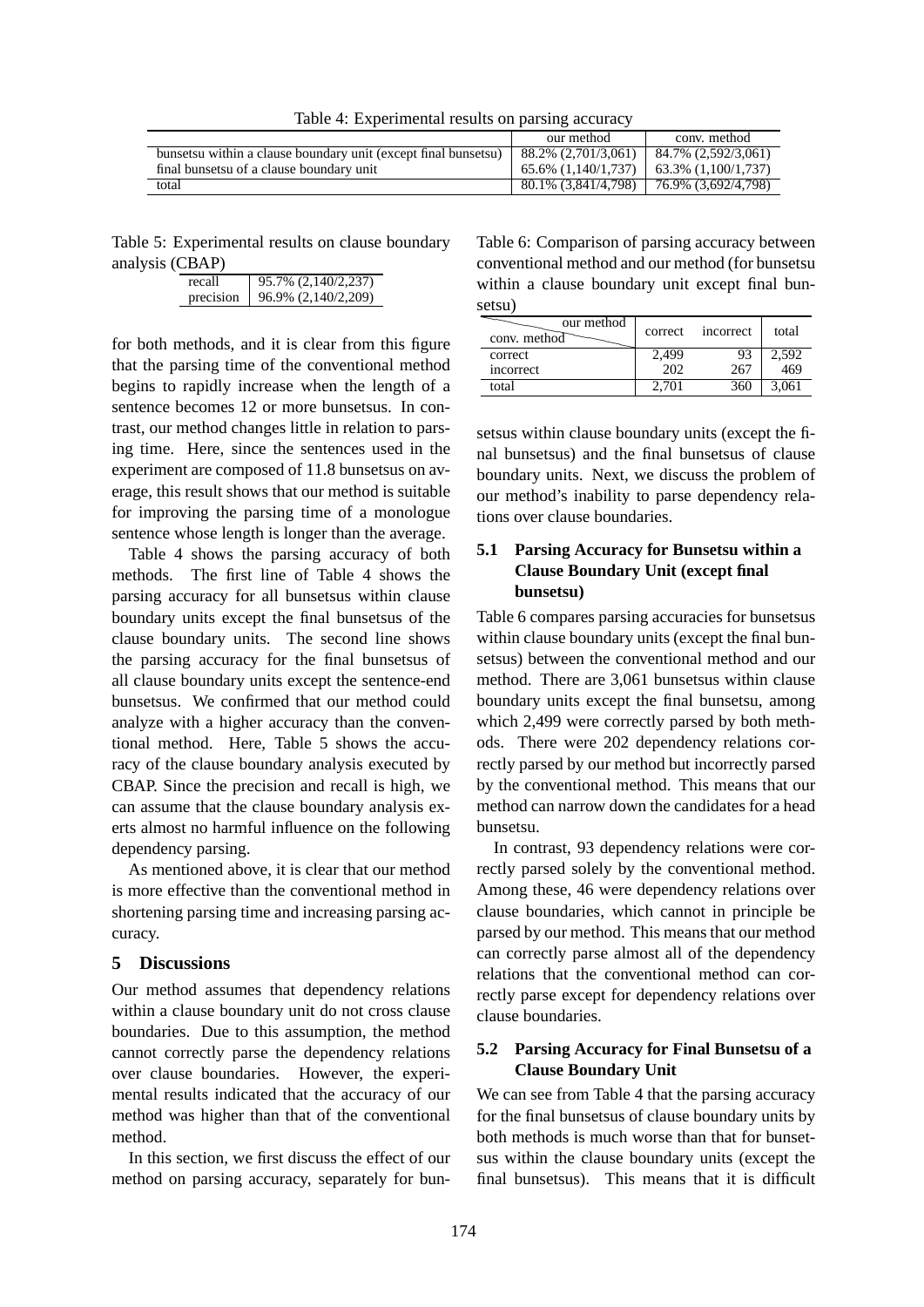| Table 7: Comparison of parsing accuracy between |  |
|-------------------------------------------------|--|
| conventional method and our method (for final   |  |
| bunsetsu of a clause boundary unit)             |  |
| $\sim$ $\sim$<br>الممطعم سيبم                   |  |

| our method<br>conv. method | correct | <i>n</i> correct | total |
|----------------------------|---------|------------------|-------|
| correct                    | 1037    |                  | 1,100 |
| incorrect                  | 103     | 534              | 63'   |
| total                      |         | 507              | 737   |

Table 8: Parsing accuracy for dependency relations over clause boundaries

|           | our method          | conv. method   |
|-----------|---------------------|----------------|
| recall    | $1.3\%$ ( $2/152$ ) | 30.3% (46/152) |
| precision | $11.8\%$ (2/ 17)    | 25.3% (46/182) |

to identify dependency relations whose dependent bunsetsu is the final one of a clause boundary unit.

Table 7 compares how the two methods parse the dependency relations when the dependent bunsetsu is the final bunsetsu of a clause boundary unit. There are 1,737 dependency relations whose dependent bunsetsu is the final bunsetsu of a clause boundary unit, among which 1,037 were correctly parsed by both methods. The number of dependency relations correctly parsed only by our method was 103. This number is higher than that of dependency relations correctly parsed by only the conventional method. This result might be attributed to our method's effect; that is, our method narrows down the candidates internally for a head bunsetsu based on the first-parsed dependency structure for clause boundary units.

### **5.3 Dependency Relations over Clause Boundaries**

Table 8 shows the accuracy of both methods for parsing dependency relations over clause boundaries. Since our method parses based on the assumption that those dependency relations do not exist, it cannot correctly parse anything. Although, from the experimental results, our method could identify two dependency relations over clause boundaries, these were identified only because dependency parsing for some sentences was performed based on wrong clause boundaries that were provided by clause boundary analysis. On the other hand, the conventional method correctly parsed 46 dependency relations among 152 that crossed a clause boundary in the test data. Since the conventional method could correctly parse only 30.3% of those dependency relations, we can see that it is in principle difficult to identify the dependency relations.

### **6 Related Works**

Since monologue sentences tend to be long and have complex structures, it is important to consider the features. Although there have been very few studies on parsing monologue sentences, some studies on parsing written language have dealt with long-sentence parsing. To resolve the syntactic ambiguity of a long sentence, some of them have focused attention on the "clause."

First, there are the studies that focused attention on compound clauses (Agarwal and Boggess, 1992; Kurohashi and Nagao, 1994). These tried to improve the parsing accuracy of long sentences by identifying the boundaries of coordinate structures. Next, other research efforts utilized the three categories into which various types of subordinate clauses are hierarchically classified based on the "scope-embedding preference" of Japanese subordinate clauses (Shirai et al., 1995; Utsuro et al., 2000). Furthermore, Kim et al. (Kim and Lee, 2004) divided a sentence into "S(ubject)-clauses," which were defined as a group of words containing several predicates and their common subject. The above studies have attempted to reduce the parsing ambiguity between specific types of clauses in order to improve the parsing accuracy of an entire sentence.

On the other hand, our method utilizes all types of clauses without limiting them to specific types of clauses. To improve the accuracy of longsentence parsing, we thought that it would be more effective to cyclopaedically divide a sentence into all types of clauses and then parse the local dependency structure of each clause. Moreover, since our method can perform dependency parsing clause-by-clause, we can reasonably expect our method to be applicable to incremental parsing (Ohno et al., 2005a).

# **7 Conclusions**

In this paper, we proposed a technique for dependency parsing of monologue sentences based on clause-boundary detection. The method can achieve more effective, high-performance spoken monologue parsing by dividing a sentence into clauses, which are considered as suitable language units for simplicity. To evaluate the effectiveness of our method for Japanese spoken monologue, we conducted an experiment on dependency parsing of the spoken monologue sentences recorded in the "Asu-Wo-Yomu." From the experimental re